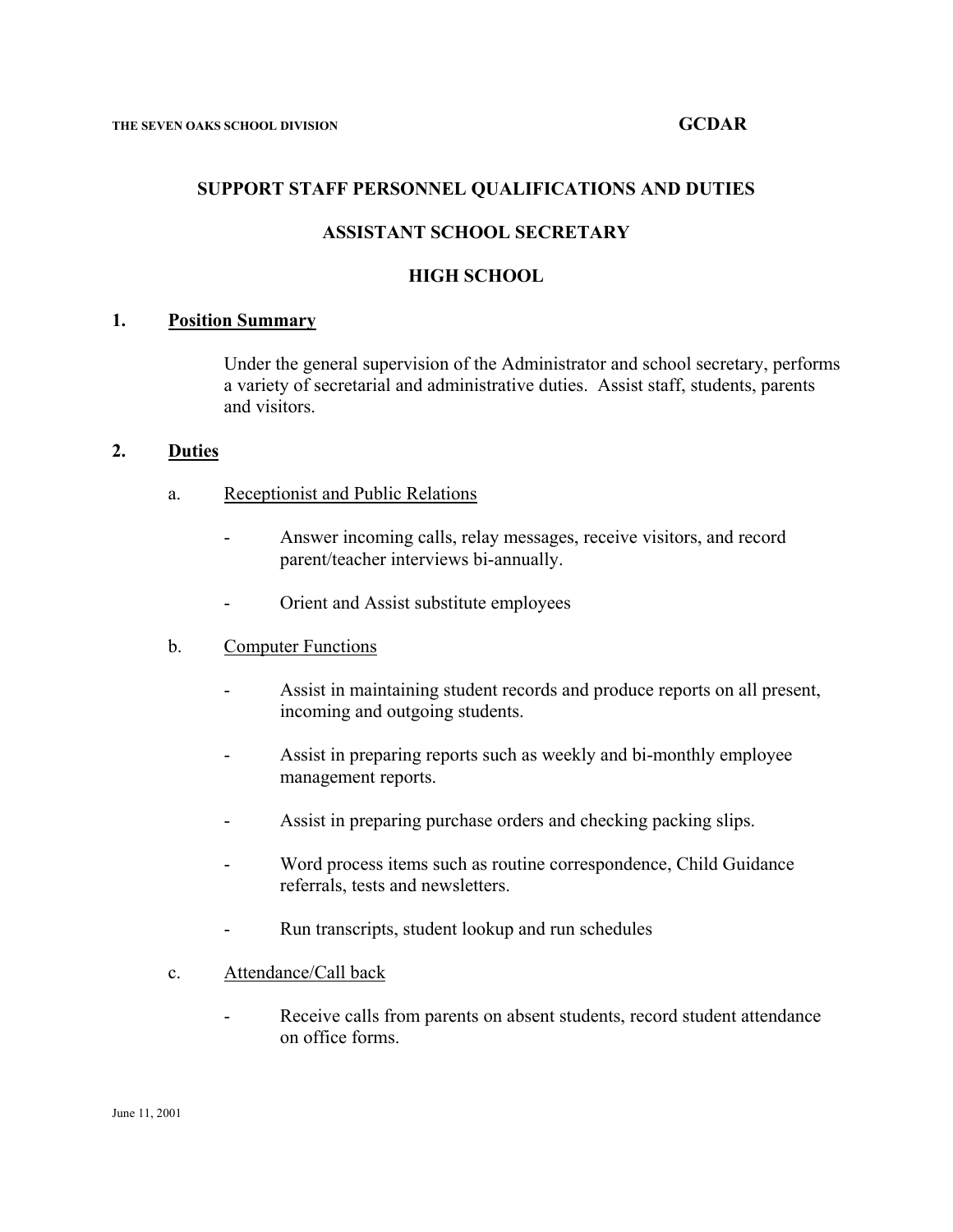### **THE SEVEN OAKS SCHOOL DIVISION GCDAR**

## **2. Duties**

# c. Attendance/Call back

- Record reason for absence on student attendance form and advise teacher.
- Issue late slips and record names of students leaving school.

# d. Office Management

- Assist with organizing and maintaining office files.
- Assist with opening, sorting and directing incoming mail.
- Assist with ordering, maintaining and distributing supplies, stamps, bus tickets/passes.
- Assist with calls when machines need servicing.

# e. Other Duties

 - Distribute forms such as applications for transportation, field trips, student registration, teas, concerts, etc.

- Schedule parent/teacher interviews
- Supervise students in the office area in the absence of the Administrator.
- Attend to emergent needs of students in absence of Administrator.
- Operate PA system.
- Photocopy
- Assist staff in operating office equipment.

# **3. Education**

June 11, 2001